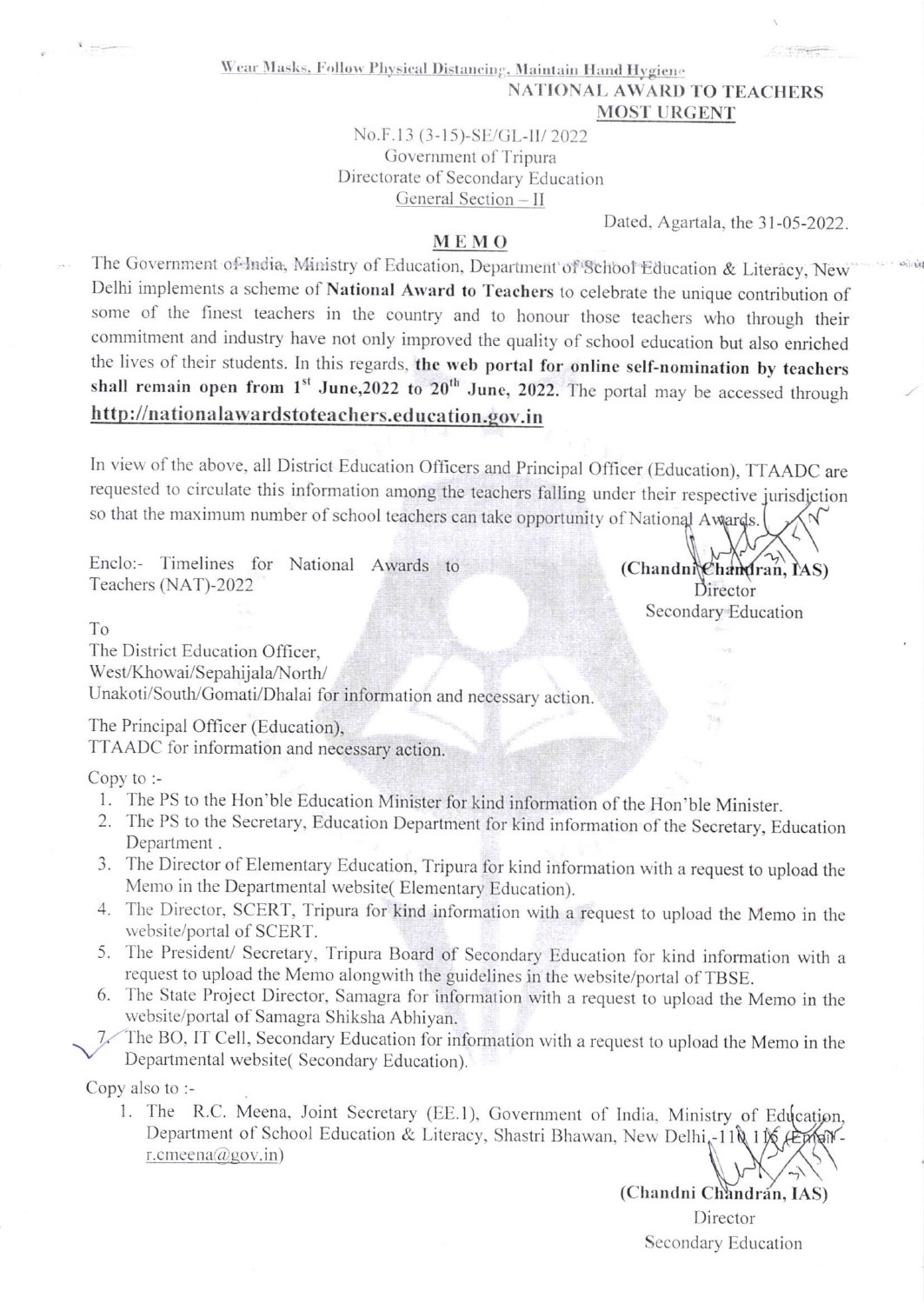GOVERNMENT OF INDIA MINISTRY OF EDUCATION DEPARTMENT OF SCHOOL EDUCATION & LITERACY SHASTRI BHAVAN NEW DELHI-110 115

भारत सरकार शिक्षा मंत्रालय स्कल शिक्षा और साक्षरता विभाग शास्त्री भवन नई दिल्ली -- 110 115

R.C. MEENA Joint Secretary (EE.1) Tel:-011-23389247

अमृत महोत्सव

No. F. 1-16/2022-NAT

Dated:-27<sup>th</sup> May, 2022

Respected Sir / Ma'am.

You may be aware that the purpose of National Awards to Teachers is to celebrate the unique contribution of some of the finest teachers in the country and to honor those teachers who through their commitment and industry have not only improved the quality of school education but also enriched the lives of their students and thereby strengthened the Nation.

1 am glad to inform that the web portal for online self-nomination by 2. teachers, http://nationalawardstoteachers.education.gov.in is open from 01.06.2022 and last date for the same is 20.06.2022. Further, you are requested to constitute District/Regional Level Selection Committees as laid down in the NAT Guidelines well in advance so that next levels of online selection process may be carried out smoothly,

You are requested to initiate appropriate action and give wide publicity amongst the 3. teachers to ensure maximum participation.

With regards.

Encl: Timelines for 2022

Yours sincerely.

 $(R.C. MEENA)$ 

To.

Principal Secretaries/Secretaries (Education) of all States/UTs/Heads of Organization